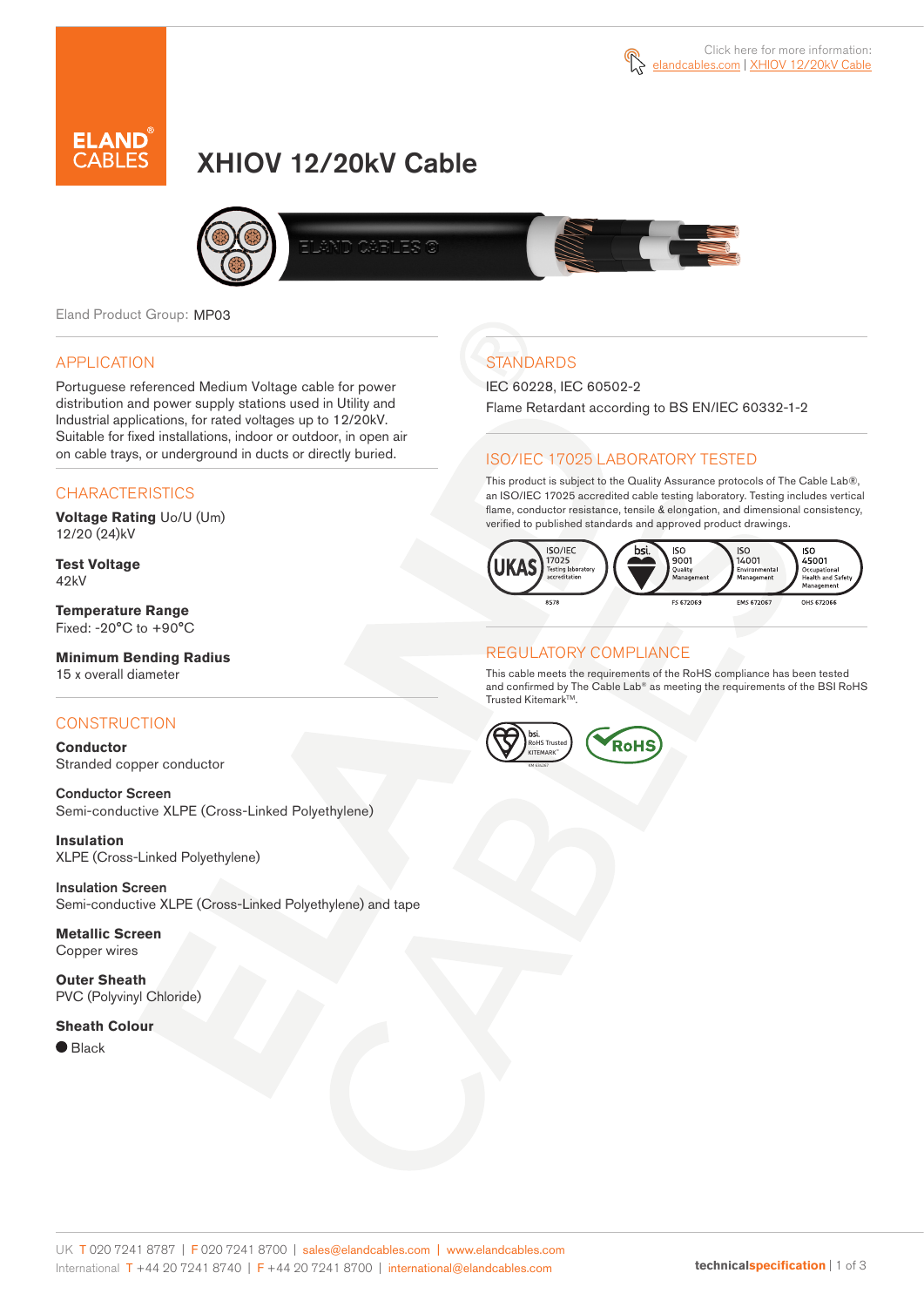

### DIMENSIONS

| ELAND PART NO. | NO. OF<br>CORES | <b>CONDUCTOR NOMINAL</b><br>CROSS SECTIONAL AREA<br>mm <sup>2</sup> | NOMINAL DIAMETER<br><b>OVER INSULATION</b><br>mm | <b>NOMINAL</b><br><b>OVERALL DIAMETER</b><br>mm | <b>NOMINAL</b><br><b>WEIGHT</b><br>kg/km |
|----------------|-----------------|---------------------------------------------------------------------|--------------------------------------------------|-------------------------------------------------|------------------------------------------|
| MP0320K01035   | $\mathbf{1}$    | 35                                                                  | 20.0                                             | 27.5                                            | 1025                                     |
| MP0320K01050   | $\mathbf{1}$    | 50                                                                  | 21.0                                             | 29.0                                            | 1170                                     |
| MP0320K01070   | 1               | 70                                                                  | 23.0                                             | 31.0                                            | 1425                                     |
| MP0320K01095   | $\mathbf{1}$    | 95                                                                  | 24.5                                             | 32.5                                            | 1705                                     |
| MP0320K01120   | 1               | 120                                                                 | 26.5                                             | 34.5                                            | 2000                                     |
| MP0320K01150   | $\mathbf{1}$    | 150                                                                 | 27.5                                             | 35.5                                            | 2270                                     |
| MP0320K01185   | 1               | 185                                                                 | 28.5                                             | 37.0                                            | 2660                                     |
| MP0320K01240   | $\mathbf{1}$    | 240                                                                 | 31.5                                             | 39.5                                            | 3250                                     |
| MP0320K01300   | 1               | 300                                                                 | 34.0                                             | 42.5                                            | 3920                                     |
| MP0320K01400   | $\mathbf{1}$    | 400                                                                 | 37.0                                             | 45.5                                            | 4880                                     |
| MP0320K01500   | 1               | 500                                                                 | 40.0                                             | 49.0                                            | 5855                                     |
| MP0320K01630   | $\mathbf{1}$    | 630                                                                 | 46.0                                             | 52.5                                            | 7510                                     |
| MP0320K03035   | 3               | 35                                                                  | 20.0                                             | 56.0                                            | 3950                                     |
| MP0320K03050   | 3               | 50                                                                  | 21.0                                             | 59.0                                            | 4525                                     |
| MP0320K03070   | 3               | 70                                                                  | 23.0                                             | 63.0                                            | 5470                                     |
| MP0320K03095   | 3               | 95                                                                  | 24.5                                             | 67.0                                            | 6485                                     |
| MP0320K03120   | 3               | 120                                                                 | 26.5                                             | 70.5                                            | 7480                                     |
| MP0320K03150   | 3               | 150                                                                 | 27.5                                             | 73.5                                            | 8465                                     |
| MP0320K03185   | 3               | 185                                                                 | 28.5                                             | 76.5                                            | 9775                                     |
| MP0320K03240   | 3               | 240                                                                 | 31.5                                             | 82.5                                            | 11930                                    |
| MP0320K03300   | 3               | 300                                                                 | 34.0                                             | 88.5                                            | 14270                                    |
| MP0320K03400   | 3               | 400                                                                 | 37.0                                             | 95.5                                            | 17600                                    |

## ELECTRICAL CHARACTERISTICS

| NO. OF<br>CORES | CONDUCTOR NOMINAL<br><b>CROSS SECTIONAL</b><br><b>AREA</b> | CONDUCTOR MAXIMUM<br><b>SHORT CIRCUIT</b><br><b>CURRENT T=1S</b> | CONDUCTOR DC<br>RESISTANCE AT 20°C<br>ohm/km | <b>INDUCTANCE</b><br>mH/km | CAPACITANCE<br>uF/km | <b>CURRENT CARRYING CAPACITY</b><br>Amps |               |
|-----------------|------------------------------------------------------------|------------------------------------------------------------------|----------------------------------------------|----------------------------|----------------------|------------------------------------------|---------------|
|                 | mm <sup>2</sup>                                            | kA                                                               |                                              |                            |                      | In Air                                   | <b>Buried</b> |
|                 | 35                                                         | 5.0                                                              | 0.5240                                       | 0.44                       | 0.20                 | 197                                      | 191           |
|                 | 50                                                         | 7.5                                                              | 0.3870                                       | 0.42                       | 0.21                 | 236                                      | 226           |
|                 | 70                                                         | 10.0                                                             | 0.2680                                       | 0.40                       | 0.24                 | 295                                      | 277           |
|                 | 95                                                         | 13.6                                                             | 0.1930                                       | 0.38                       | 0.27                 | 359                                      | 333           |
|                 | 120                                                        | 17.2                                                             | 0.1530                                       | 0.36                       | 0.29                 | 416                                      | 379           |
|                 | 150                                                        | 21.5                                                             | 0.1240                                       | 0.35                       | 0.31                 | 471                                      | 425           |
|                 | 185                                                        | 26.5                                                             | 0.0991                                       | 0.34                       | 0.33                 | 537                                      | 479           |
|                 | 240                                                        | 34.3                                                             | 0.0754                                       | 0.33                       | 0.38                 | 639                                      | 558           |
|                 | 300                                                        | 42.9                                                             | 0.0601                                       | 0.32                       | 0.42                 | 738                                      | 632           |
|                 | 400                                                        | 57.2                                                             | 0.0470                                       | 0.30                       | 0.46                 | 858                                      | 720           |
|                 | 500                                                        | 71.5                                                             | 0.0366                                       | 0.29                       | 0.51                 | 993                                      | 817           |
|                 | 630                                                        | 90.1                                                             | 0.0283                                       | 0.29                       | 0.56                 | 1 1 4 3                                  | 922           |
| 3               | 35                                                         | 5.0                                                              | 0.5240                                       | 0.43                       | 0.17                 | 170                                      | 175           |
| 3               | 50                                                         | 7.5                                                              | 0.3870                                       | 0.41                       | 0.19                 | 204                                      | 209           |
| 3               | 70                                                         | 10.0                                                             | 0.2680                                       | 0.37                       | 0.21                 | 253                                      | 256           |
| 3               | 95                                                         | 13.6                                                             | 0.1930                                       | 0.36                       | 0.23                 | 304                                      | 303           |
| 3               | 120                                                        | 17.2                                                             | 0.1530                                       | 0.34                       | 0.25                 | 351                                      | 345           |

The information contained within this datasheet is for guidance only and is subject to change without notice or liability. All the information is provided in good faith and is believed to be correct at the time of publication. When selecting cable accessories, please note that actual cable dimensions may vary due to manufacturing tolerances.